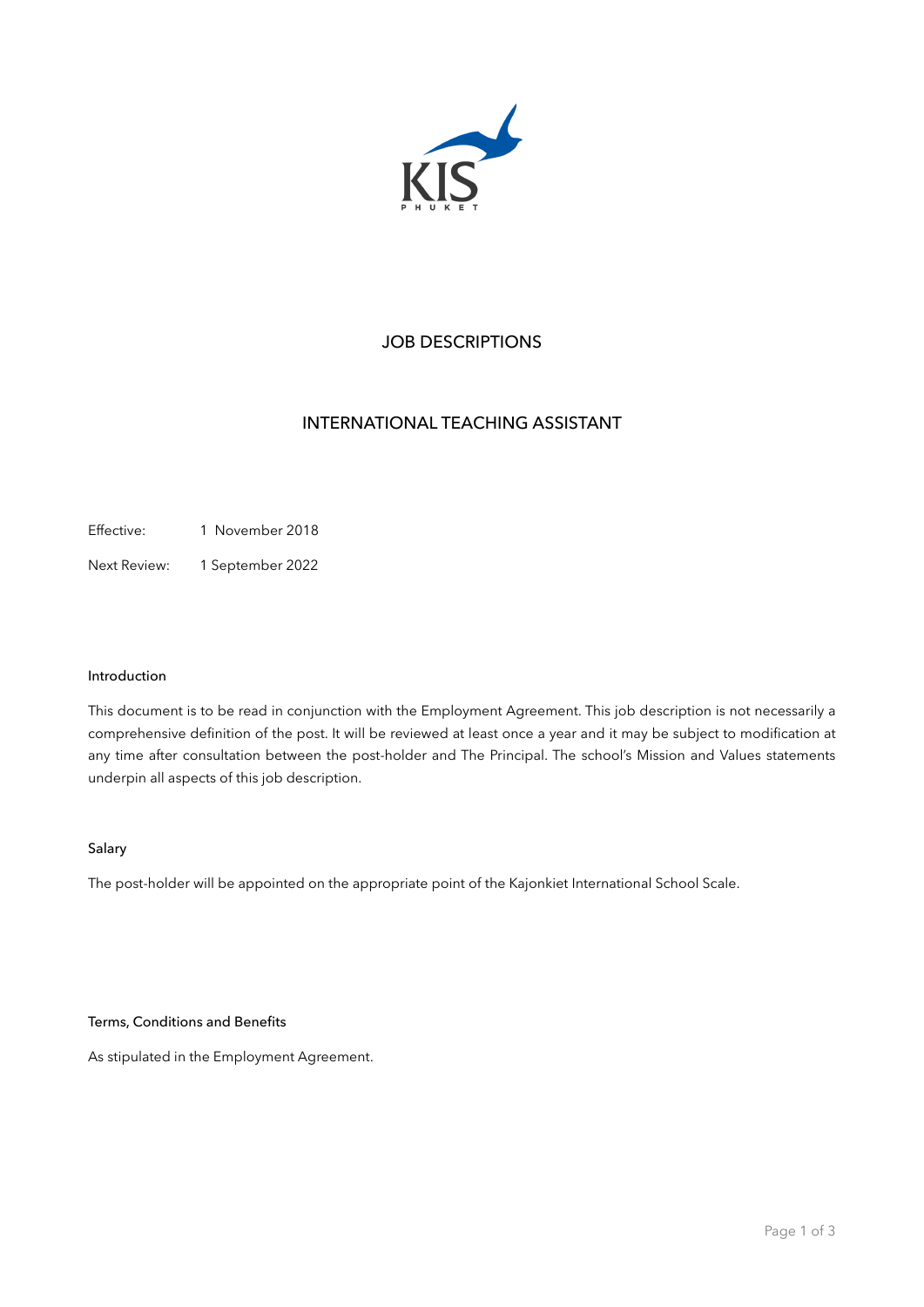### Responsibility

The International Teaching Assistant:

- is responsible to the Vice Principal (EYFS & Primary);
- is line managed by the Phase Leader with day to day direction from the class teacher;
- will work closely with the class teacher and subject leaders to provide planning and teaching and learning of the highest quality;
- will work closely with the class teacher to provide for student's learning, social and personal needs;
- will work with other professionals in meeting the needs of students;
- role is usually a class based position;
- will attend staff meetings and training and development sessions as requested.

#### Tasks

The International Teaching Assistant will:

- support the school's Mission Statement and Values;
- take an active part in all class and year group activities;
- work with groups and individuals on learning tasks as assigned by the Phase Leader and/or class teacher;
- assist in the assessment of students and in the maintenance of records;
- prepare materials and equipment for activities
- assist in the preparations of displays
- assist in the setting up and maintaining of an efficient and well ordered learning environment;
- take an active role in classroom administration;
- assist in, 'Home Communication';
- participate in training and development activities;
- undertake duties in accordance with the duty roster;
- participate in and contribute to the Extra Curricular Activities programme;
- assist students in meeting behaviour and social expectations;;
- provide individual support for students;
- fulfil additional duties as required and identified by the class teacher, Phase Leader or VP.